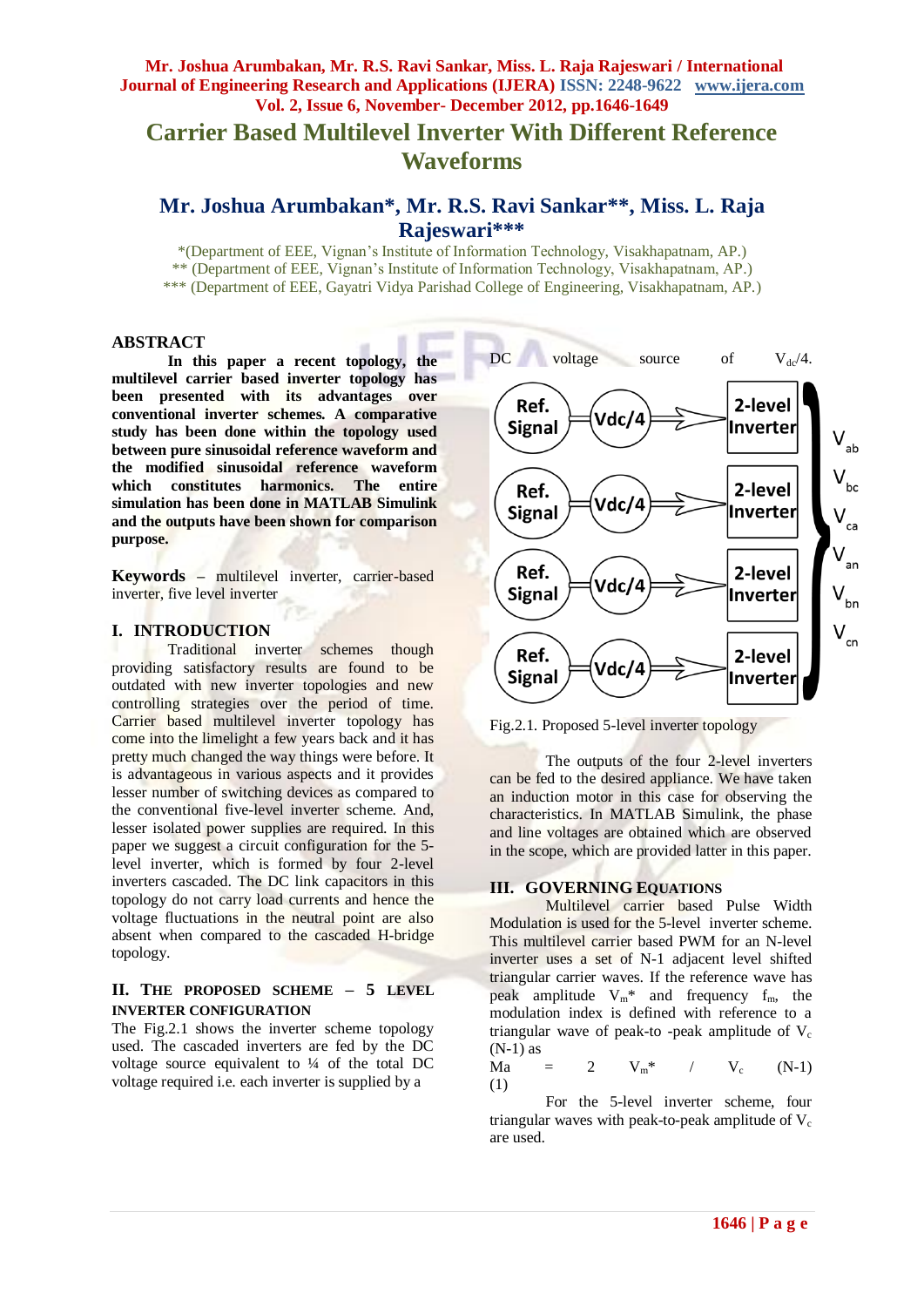The reference waveforms used in the multilevel carrier based inverter are governed by the equations shown below:

 $V_a^* = V_m$  Sin( $\omega t$ ) + 0.2 $V_m$  Sin(3 $\omega t$ ) + n $V_c/2$ (2)  $V_b^* = V_m$  Sin( $\omega t$  -2π/3) + 0.2V<sub>m</sub> Sin(3 $\omega t$ ) + nV<sub>c</sub>/2 (3)

 $V_c^* = V_m$  Sin( $\omega t$  -4 $\pi/3$ ) + 0.2V<sub>m</sub> Sin(3 $\omega t$ ) + nV<sub>c</sub>/2 (4)

These reference waveforms constitute a third harmonic content which is found to improve the inverter's performance similar to space vector modulation scheme. Control signals for the four inverters are generated such that the appropriate devices are switched to realize the particular level in a particular phase depending upon the region of operation required. The reference wave set for 2 level operation requires single triangular waveform and it increases one by one for 3-level, 4-level and 5-level as two, three and four.

In this particular inverter scheme used, we are using two types of reference signals. One reference signal is a modified sinusoidal reference waveform which has harmonics in it and the other is a pure sine wave which is of null harmonics and perfectly sinusoidal.

### **IV. SIMULINK BLOCKS & OUTPUTS**

The line voltages of the carrier based multilevel inverter topology using modified sinusoidal reference waveform is as shown below for a DC voltage of 300V.



Fig.4.1. Line voltages-modified sine wave And the phase voltages are obtained as shown below:



Fig.4.2. Phase voltages-modified sine wave The carrier signals and reference signals are obtained as:



modified sine wave

The line voltages of the carrier based multilevel inverter topology using pure sinusoidal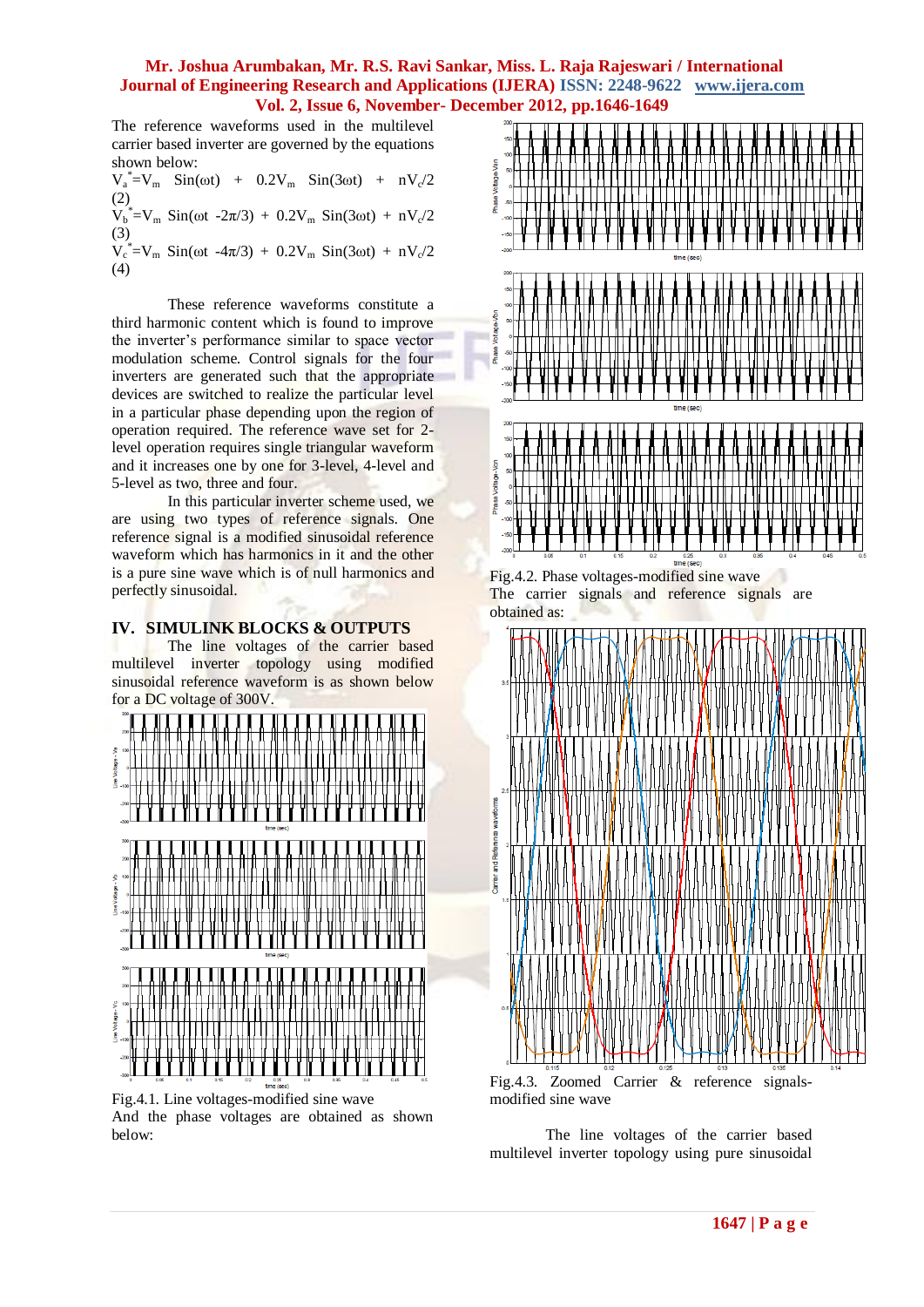reference waveform is as shown below for a DC voltage of 300V.







Fig.4.6. Carrier & reference signals-pure sine wave Now we compare the waveforms of the

induction motor response which is given a step change in torque connected to the two types of topologies differing in reference waveform. For modified sinusoidal reference, we obtain the Speed Vs Time plot as:



Fig.4.7. Speed Vs Time-modified sine wave From the above graph it can be observed that the oscillations almost got suppressed at 0.4 sec.

Now, when we consider the pure sinusoidal waveform as the reference, we can see that it's not settling even after 0.5 sec, which is why we can give the modified sinusoidal reference signal a higher score for better performance. This can be observed if we observe the waveform in Fig.4.8.